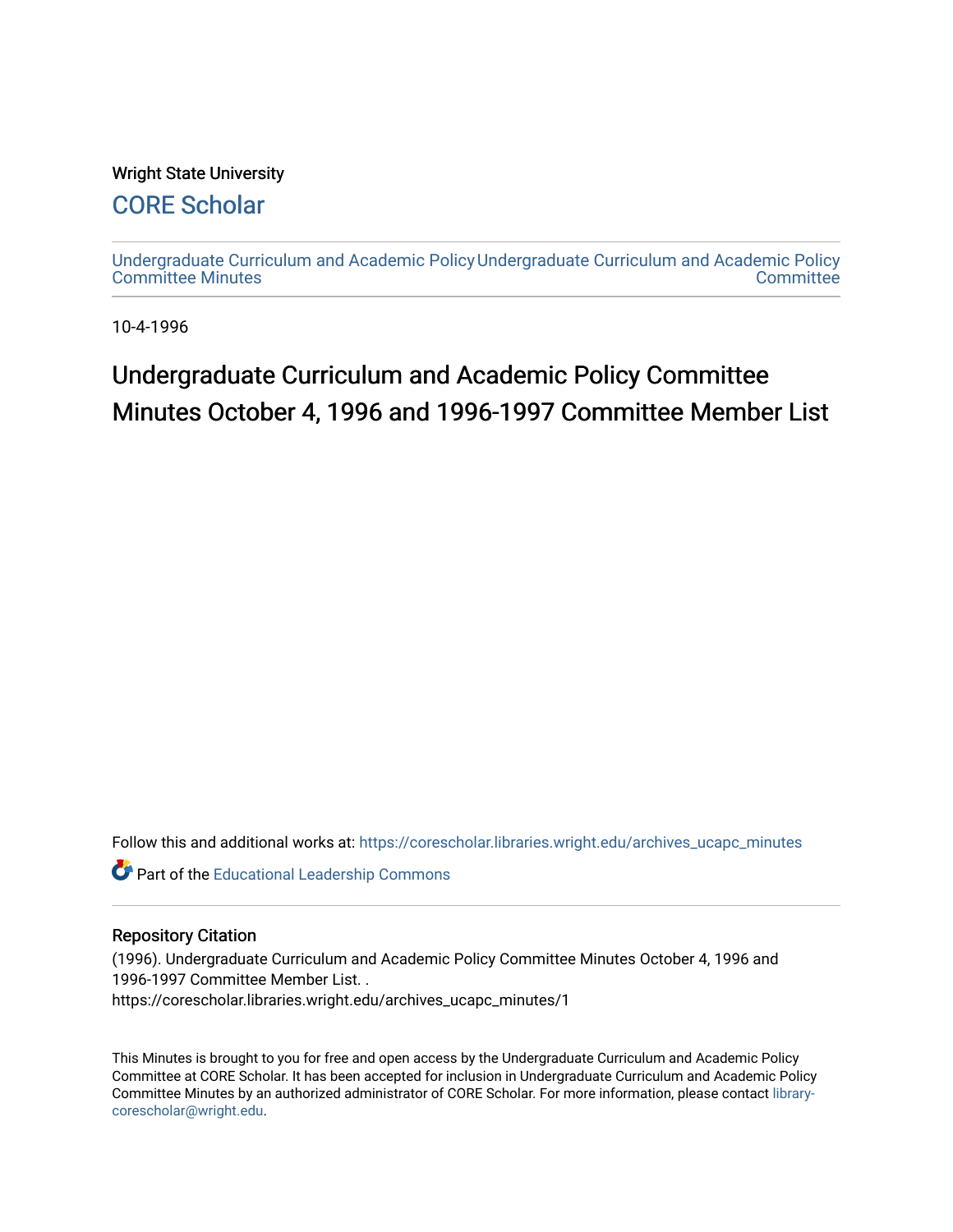# **Undergraduate Curriculum** and **Academic Policy Committee**

## 1996-97 Committee Members

Tom Sav, College of Business and Administration (Chair) **Harry Davis, College of Science and Mathematics** Donna Cole, College of Education and Human Services **Carol Holdcraft, College of Nursing and Health Martha Sammons, College of Liberal Arts** Joseph Slater, College of Engineering and Computer Science **Rudy Fictenbaum, Faculty President Donald Carlson, Lake Campus** Joe Law, Writing Across the Curriculum Committee Chair **Jeanne Fraker, University Division** Jan Maxwell, University Library **Tiffany Brown, Student Government** David Steenbarger, Student Government

**UCAPC HOME**